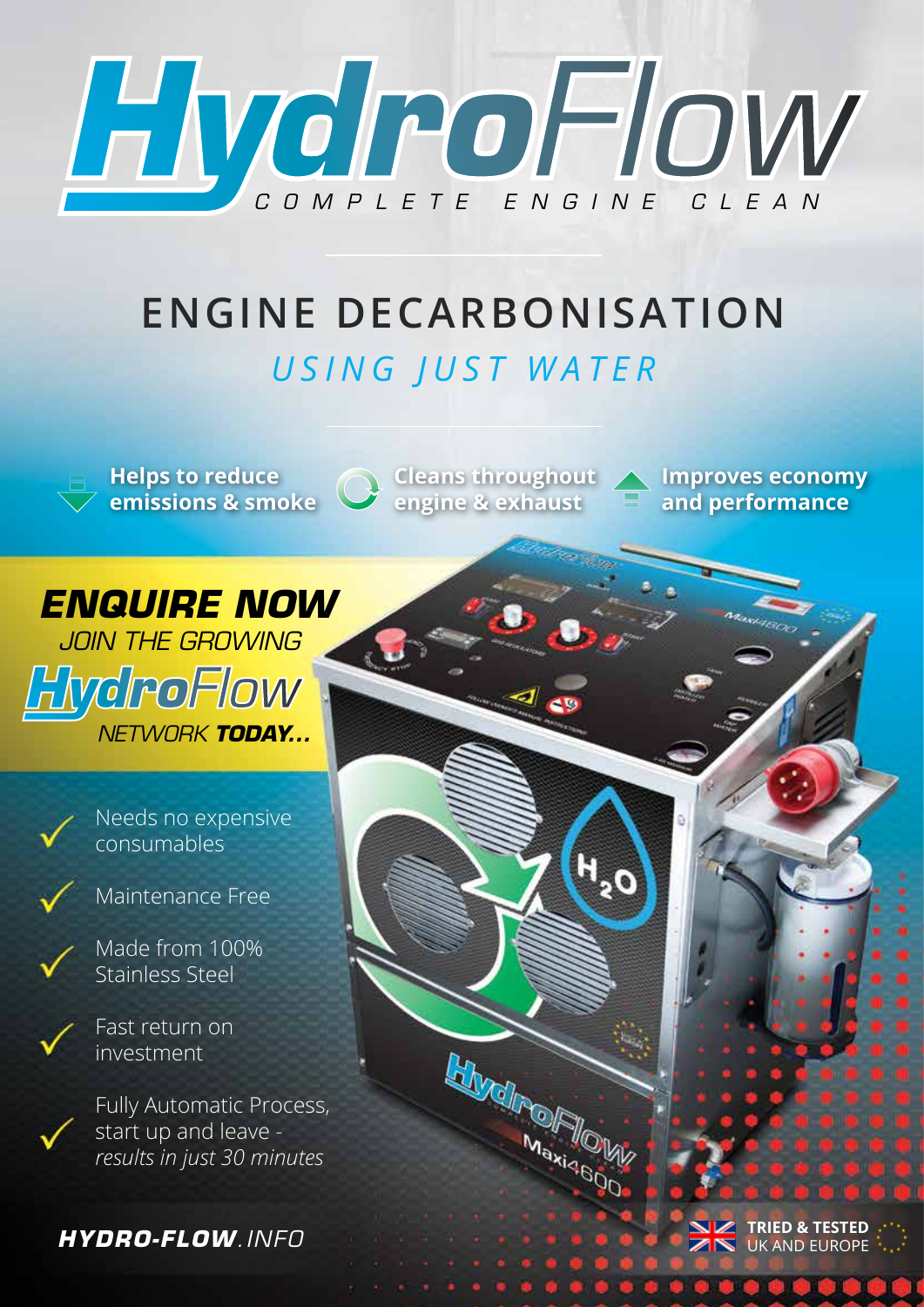# *The latest in Engine Carbon Clean Technology*

**Mortgowy** Maxi466c

*In just 30 minutes\* , one HydroFlow service will safely reduce carbon build-up and deposits within the engine and exhaust.*

### **How does it work?**

HydroFlow generates ortho-Oxyhydrogen gas through the electrolysis of water, which when inserted into the air intake, increases both the temperature and explosive force of the combustion.

These increases result in carbon deposits being stripped away and burnt off from all major components of the engine and exhaust system, including EGR Valve, Turbo, Pistons, Cylinders, Lambdas, Spark Plugs, DPFs, CATs and Silencers.



en Golf Petrol - Falled MOT on emittie

#### HydroFlow





More amazing results from the hydrogen engine carbon cleaner! This vw caddy 1.6td limped to us just before we closed today, fully in limp mode, DPF light on, coil light flashing, and the car would not do a regon. I said I would stay behind for him to have a full hour on the machine as he said he was desperate for it fixing for work

After an hour clean, the dot and coll light were not on, the car was out of limp mode and drove better than ever

*Diesel Engines. Figures based on Maxi 4600 machine*

"

*Feedback & Results* 

HydroFlow Fife added 2 new photos 29.hms - 6

Last thing tonight a Toyota Auris came in from another garage. They had cleaned out a sticking EGR valve, codes had cleared but left 1 permanent fault for DPF choked. 1 hour on the Hydroflow and bingo, 0 faults and pulling like a train again.

Our first Hydroflow treatment today, well deserved & well needed ... she's smoother, faster and generally in better health Thanks again Mark Tillyer well worth it

Hydroflow engine clean done on my taxi on Tuesday and what a difference it has made to every aspect of the engine throttle response and power is back amazing! Thanks Stan



See these results for yourself at **/CompleteEngineClean**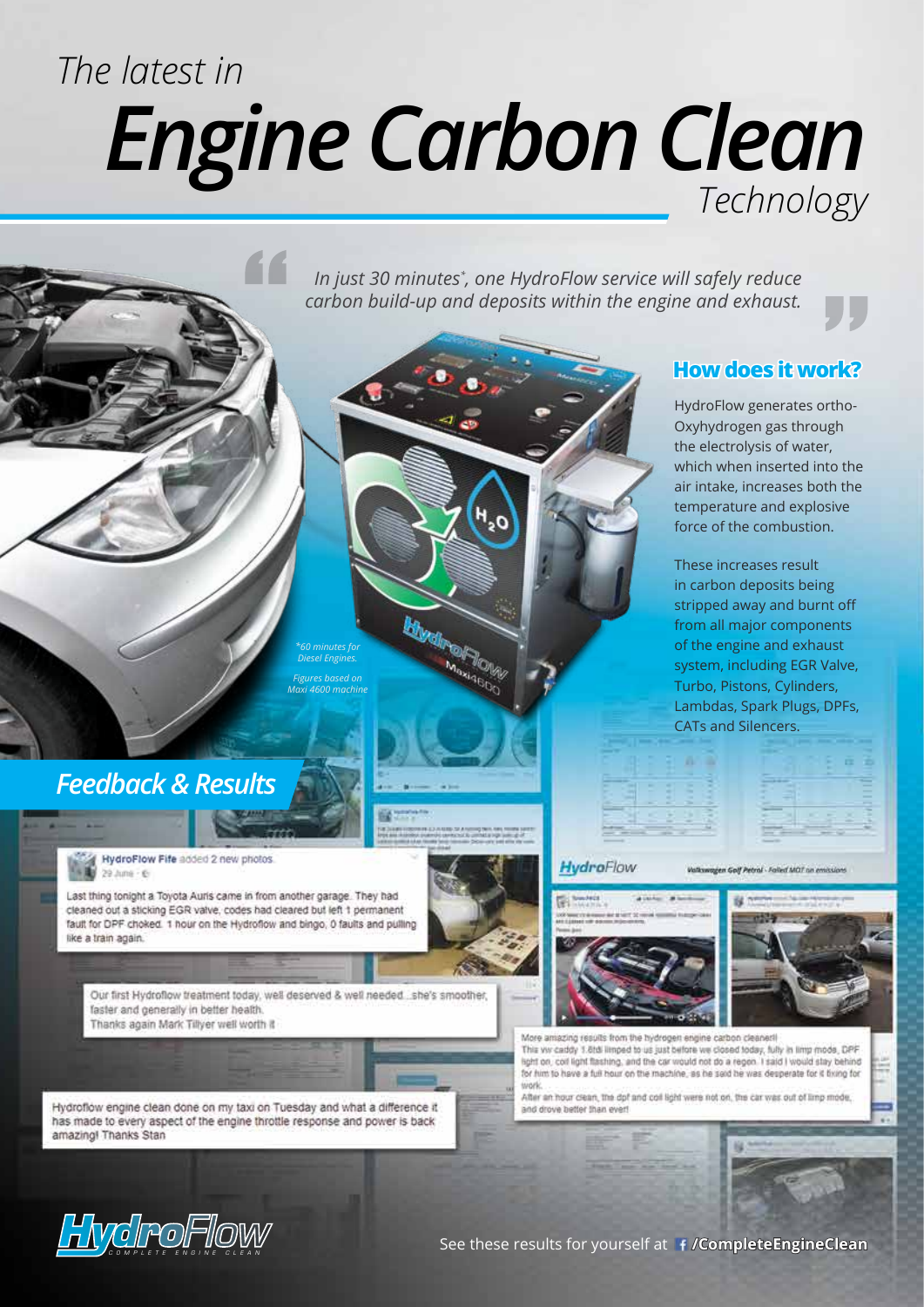

Proven to help decarbonise the following vehicle components:



# Did you know that with each litre of fuel used in an engine, only 25% is used to generate performance!

**The remaining 75% is wasted – generating mostly heat, highly contaminant gases and carbon residues.**

These carbon deposits build up over time creating obstructions within the internal parts of the engine. Difficult to detect – these obstructions can at a minimum result in increased fuel consumption and poor emissions – at worst they can cause engine failure often requiring costly repair.

# *Key Benefits*

**Through social media and word of mouth recommendations, drivers are quickly becoming aware of the benefits an Engine Carbon Clean can bring.**

Your customers will appreciate the following benefits of a HydroFlow service:

- l SAVINGS IN FUEL (8% 15%)
- CARBON REMOVAL PREVENTS EXCESSIVE WEAR AN
- l RESTORES ENGINE PERFORMANCE & EFFICIENCY
- l REDUCES SMOKE & EMISSIONS
- **CHEMICAL-FREE PROCESS**

**THYDRO-FLOW**. INFO